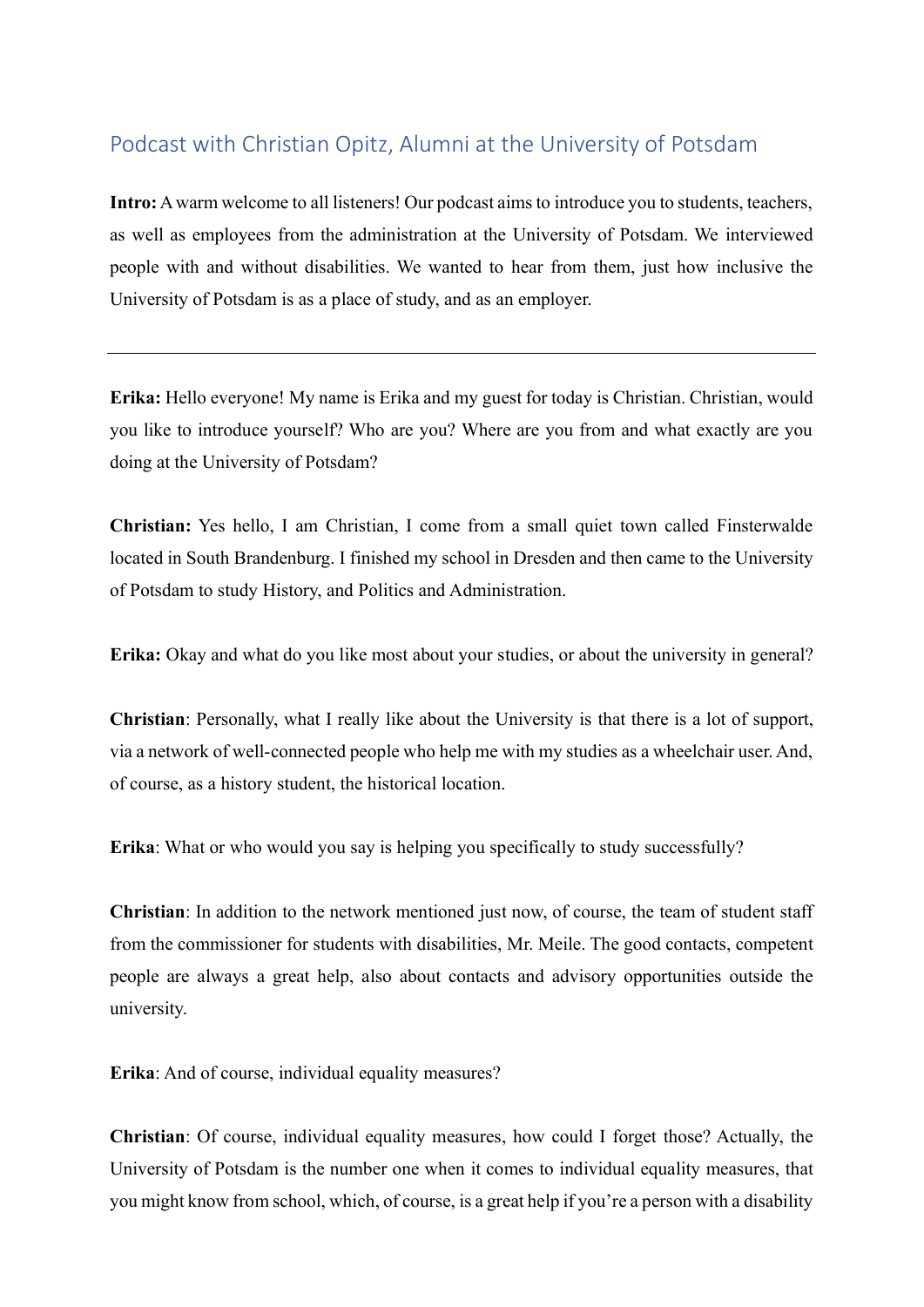who is currently studying at the university.

**Erika**: And on the other hand, what causes you particular difficulties during your studies?

**Christian**: Particular difficulties are simply due to my type of impairment. As a wheelchair user, it is of course always a difficulty to reach buildings. Are there any stairs? Does the elevator work? Is public transport disrupted or functioning? And of course, the longer you drive, the more time and energy it is, and in the autumn and winter months, in weather conditions with snow and rain, wheelchair driving is of course very difficult. Especially at the campus New Palace, the campus is of course a special challenge for wheelchair users, even if it has improved in recent years, due to the cobblestone pavement and the very old building structure.

**Erika**: Have you actually been informed about the possibilities available at the University of Potsdam to study with a disability, or even with a chronic illness, without any disadvantages, or as much without disadvantages as possible? And if so, where did this information come from?

**Christian**: I was lucky enough to have visited the university in person during the application process and to have met Dr. Bürger there. She was the previous representative for students with disabilities and was already very well informed about disadvantages, about other possibilities, but also about the problems at the university. It was also at the New Palace, and I immediately had an impression of my new study place, especially in regard to History which is mostly taught here. In this respect, I was very well informed before and also already familiar with many problems and difficulties.

**Erika**: How has the pandemic changed your studies and which of the changes should remain?

**Christian**: Of course, classroom teaching. In the last two semesters, these have not taken place as much anymore. That's a huge change, of course. This is both an advantage and a disadvantage. To the advantage of course, if I can do everything from home on the computer, paths and routes and stairs and elevators and technical problems are a much smaller concern for me, also in terms of moving locations which means I have much more freedom to choose how I build my timetable, because I don't have to factor in any time to move from location to location, or from room to room, or from house to house. All in all, I think this could definitely stay. Of course, the social component has become completely obsolete, if you simply don't see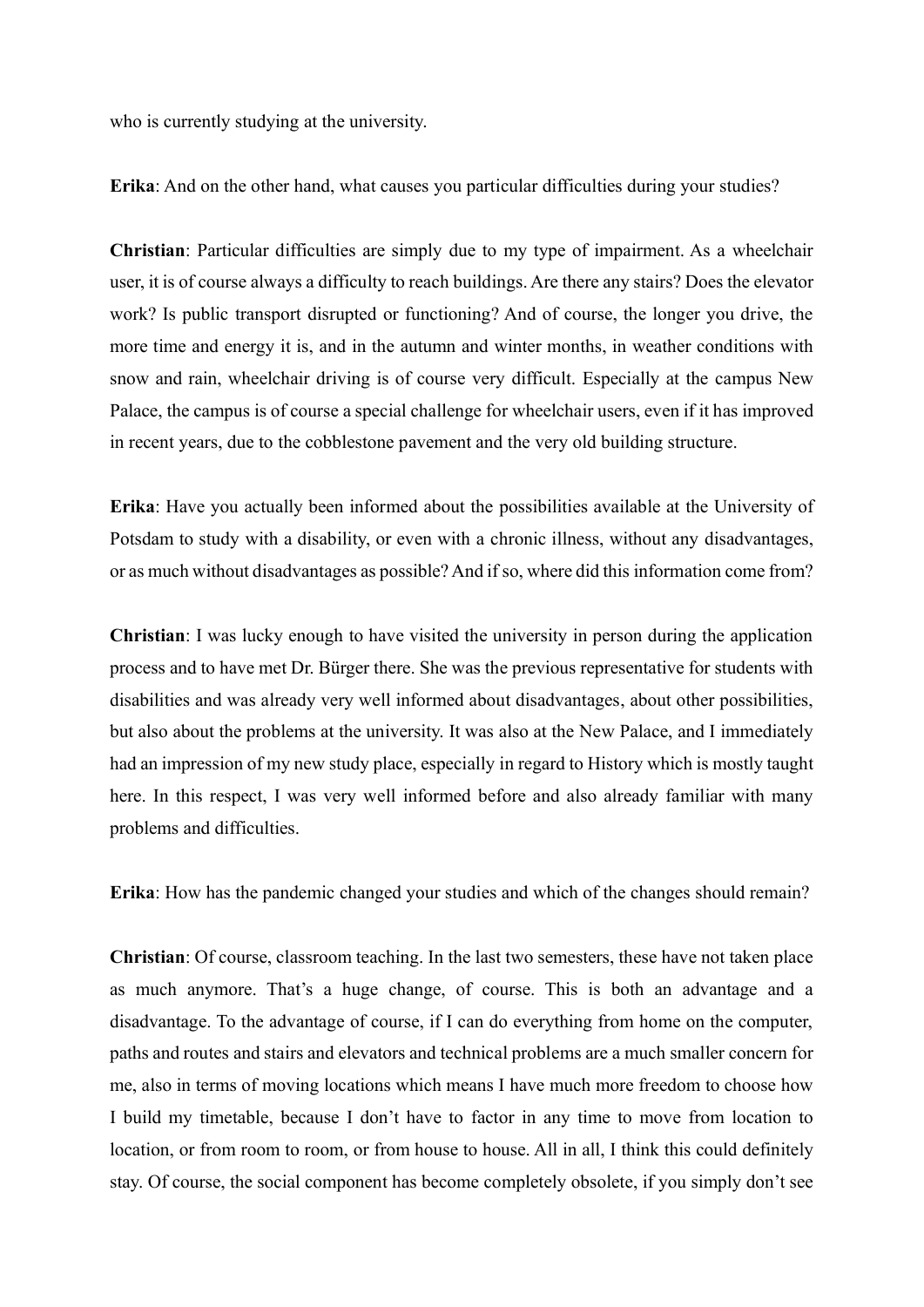your fellow students anymore or don't see them live, but only as a small picture on the screen, which of course reduces the experience of studying at a university. That shouldn't stay.

**Erika**: And what do you want from the lecturers or other students in terms of a barrier-free education?

**Christian**: The University of Potsdam is quite different from what I know, what I have experienced myself or experienced through third parties. I would like the students to just carry on like this, because I really haven't had any negative experiences with the university and I don't have any explicit negative experiences with teachers. But of course, the teachers could focus more on balancing the disadvantages in their lectures, as there are still difficulties in reaching people with impairments in order for them to become aware of these opportunities. Even if the university's internet presence is remarkable, it's still different to hear this from a teacher. In the classes, I can imagine that teachers should ask more actively in some respects, for example, as a student in a wheelchair, some rooms at the University of Potsdam, especially at the New Palace campus, are not accessible. It's not feasible to get there. It would be good if there is always the possibility to change the rooms, so that you aren't faced with the problem that you want to or must attend a course at some point, and can't attend that course, because the room is not accessible, and a change is simply not possible. Although I also don't think that the teachers should be held accountable for that, since it is the university, or in this particular case, the Prussian Palaces and Gardens Foundation, as the owner of the site, who are then of course responsible for the building, and should pay more attention to these implementations. Although great progress has really been made in recent years.

**Erika**: Okay, so let's get to my last question. What goals do you have after your studies and who or what helps you prepare for them?

**Christian**: Yes, my goals after graduation are relatively simple – I plan to go into the civil service, maybe to stay at the University of Potsdam, if the opportunity arises, and then maybe – or hopefully – to be able to work in the sector for students with disabilities, to help in the student advisory services at the university, especially to improve conditions for wheelchair users. And I would particularly like to highlight Mr. Meile and Mrs. Kühn from the Examination Office, who are and were incredibly important as contact persons for any and all help and advisory needs you have.